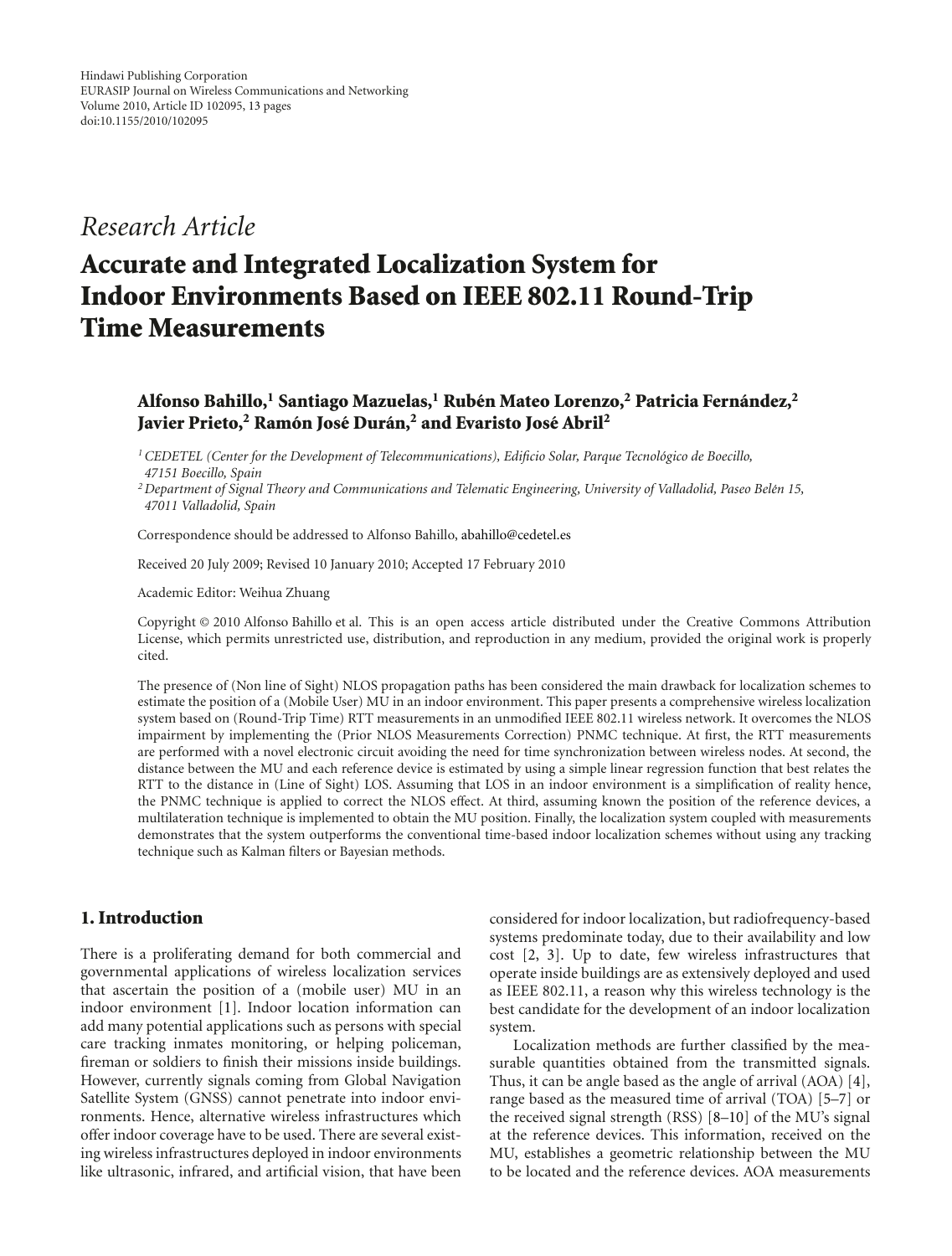require antenna arrays and they are not available to inexpensive systems, while RSS measurements are widely available and provide cost-effective means of localization. However, in indoor environments the propagation phenomena cause the attenuation of the signal to poorly correlate with distance, resulting in inaccurate distance estimates. On the contrary, time-based methods are highly correlated with distance [11]. But, as TOA measurements need for time synchronization between wireless nodes, round-trip time (RTT) measurements have been used in this paper. These measurements are obtained by using the electronic circuit proposed in [12]. Once the RTT measurements have been performed between two wireless nodes, a model is used to relate the RTT to the actual distance that separates both nodes in LOSs. Previous essays [13] have used a similar electronic circuit to measure the RTT, but they use an empirical RTT-based model to estimate distances. Therefore, that model is not robust because it depends on the environment where the MU is going to be located.

Whichever the method used, a similar impairment is encountered related to indoor environments where the transmitted signal could only reach the receiver through reflected, diffracted, or scattered paths. Various NLOS (Non-Line-Of Sight) mitigation techniques have emerged to overcome this problem. They can be broadly classified in two groups, techniques which attempt to minimize the contribution of NLOS multipaths as [14] or techniques which focus on the identification of NLOS reference devices and discard them for localization [15]. However, their reliability remains questionable in an indoor environment with abundant scatterers where almost all reference devices will be in NLOS. In this paper, the PNMC (Prior NLOS Measurements Correction) technique is used to correct the NLOS effect from distance estimates [16]. This technique manages to introduce in the localization process the information that actually resides in the NLOS measurements. Once distances between the MU to be located and the reference devices in range are estimated, and assuming known the reference devices positions, different techniques could be applied to infer the MU position, like circular lateration [17] or hyperbolic lateration [18]. In this paper, an MUltilateration technique that linearizes the problem of finding the MU position is proposed to reduce its complexity and to complete the wireless localization system.

The paper is divided as follows: Section 2 describes the driver responsible to automate the localization system and Section 3 describes the localization algorithm. Section 4 analyzes the accuracy of the localization system proposed in an indoor environment. Finally, Section 5 summarizes the main achievements.

*1.1. Previous Work.* The main mechanism that makes RTT measurements possible in an IEEE 802.11 wireless network with a minimum elapsed time in the access point (AP) is the RTS/CTS handshake mechanism [19, 20]. In this paper, the printed circuit board (PCB) proposed in [12] is used to measure the RTT of the RTS/CTS two-frame exchange mechanism between two IEEE 802.11 wireless nodes. The

way in which the PCB works is as follows: the MU enables the measuring system before sending the RTS frame and disables it after receiving the CTS frame response. Within that time the PCB extracts both transmission pulses and receiver signals from the MU wireless adapter in such a way that the RTS frame departure is used as the trigger to start the count that would be stopped by the corresponding CTS frame arrival. Despite the short lapse of time between the measuring system activation and the RTS departure or between the RTS departure and the CTS arrival, a frame coming from other wireless nodes could interfere activating or deactivating the count, respectively. As this interference could occur, a filter which rejects measurements out of the expected range has been implemented. After the RTS/CTS handshake is completed the MU saves the state of the count.

The measuring system proposed has some limitations. Firstly, as the CLK that governs the PCB is 44 MHz frequency, the 16-bit counter implemented on the PCB cannot measure RTTs over 1.489 ms, but this time is enough for wireless networks range. Secondly, as a frame coming from other wireless nodes could activate or deactivate the count within the short lapse of time in which the measuring system is enabled, a filter that rejects these undesirable measurements is implemented. Filter limits have been chosen based on previous trials where there were no other wireless nodes interfering. Finally, according to [12] the elapsed time in the AP, between receiving an RTS frame and sending the corresponding CTS frame, can be assumed to be constant when there are no other processes competing for the AP resources. Obviously, although the RTS frame has the highest priority in [19], it could be concurrent RTS frames coming from other MUs at the same AP increasing the load of the AP. In that case, if there are not enough APs in range to apply the localization algorithm, the wireless localization system delay increases, but the accuracy is not degraded thanks to the previous filter that rejects the RTT measurements that are out of the expected range.

#### **2. Localization System**

The first two objectives of the wireless localization system proposed in this paper are to be integrated in a commercial IEEE 802.11 wireless adapter and to be autonomous. On one hand, the PCB proposed in [12] is used to measure the RTT between two wireless nodes. On the other hand, a driver that controls that PCB is programmed to automate the process of obtaining the RTT measurements. To obtain the MU position, the driver interacts with a novel wireless localization algorithm according to the flowchart shown in Figure 1. Therefore, a complete wireless localization system to be deployed in an unmodified IEEE 802.11 wireless network is proposed.

In this paper, it is assumed that the PCB and the localization algorithm are performed in the MU side, although other combinations could be possible. The way in which the localization system obtains the MU position is by the localization algorithm that will be described in Section 3. The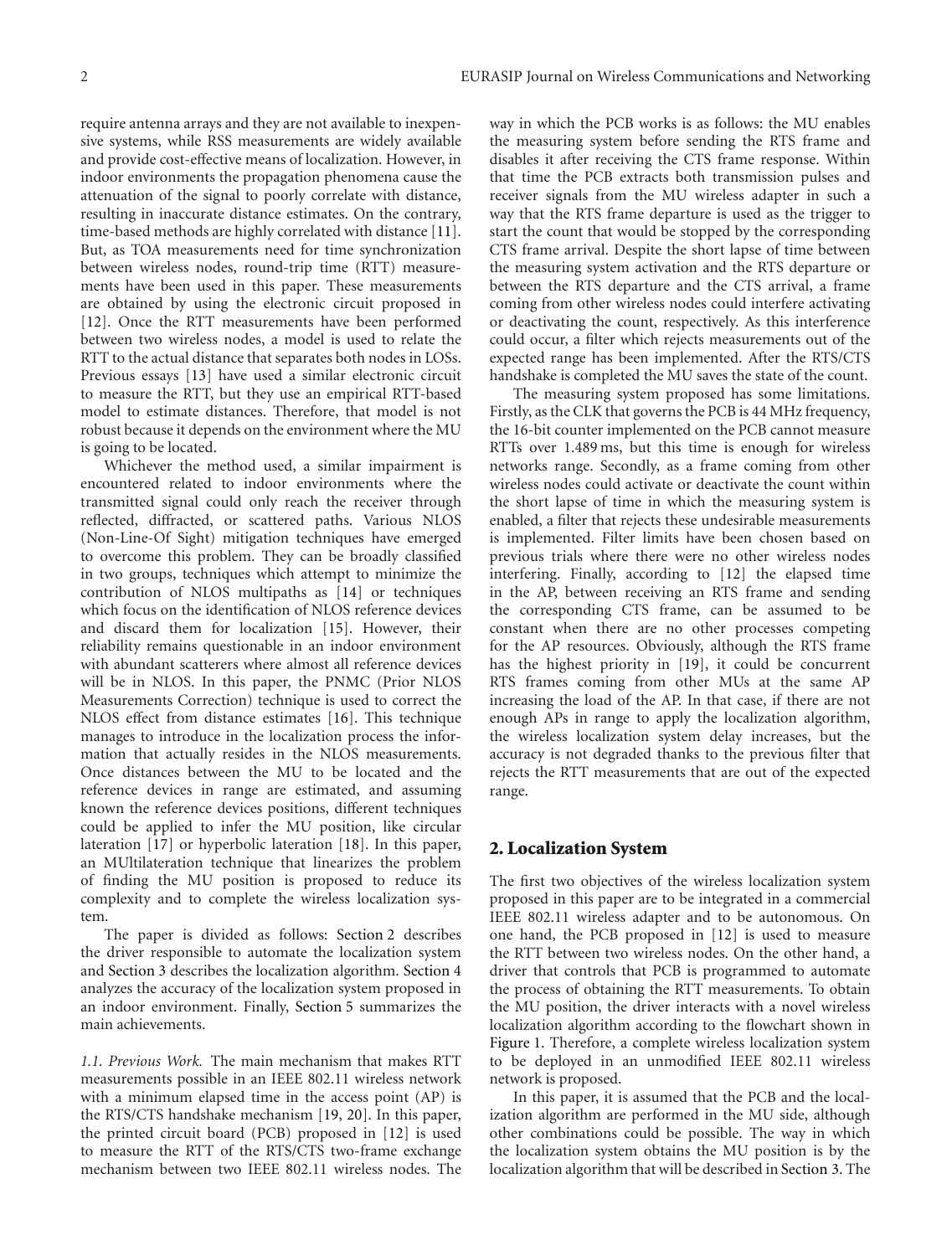

Figure 1: Flowchart of the system automation.

only input arguments needed by the localization algorithm are as follows: the APs positions that play the role of reference devices and whose positions are assumed to be known, and the RTT measurements that characterize the distance between the MU and each AP in range. Following the flowchart shown in Figure 1, the RTT measurements are obtained automatically by the PCB described in [12] thanks to the driver that works as follows.

(1) The MU wireless adapter scans the environment looking for beacon probes coming from the APs, which are commonly sent by each AP every 100 ms [19]. The power level, based on the RSS indicator (RSSI), with its corresponding MAC source address are stored when the beacon reaches the MU wireless adapter. If the MU receives beacon probes coming from no more than two APs, the MU continues scanning the environment. Once more than two APs are in range, the following action is repeated for each AP.

(2) The MU wireless adapter communicates to the AP through the MAC address sending to it *N* RTS frames. After receiving the corresponding CTS response frames, the corresponding RTTs are stored from each RTS/CTS frame exchange. Next, regarding the RTT estimator to be used, the Fisher information is computed from the RTT measurements to calculate the minimum number of RTS/CTS frames exchange (parameter  $PKT<sub>MIN</sub>$  in Figure 1) that are needed for a given confidence level and sample error. By this way, the localization system minimizes the number of RTS/CTS frames exchange and hence the use of the IEEE 802.11 channel which could slow down the packet delivery on the wireless network. In Appendix B, a detailed information is given about  $PKT<sub>MIN</sub>$  computing.

Therefore,

- (i) if the number of RTT measurements is lower than the computed parameter  $PKT<sub>MIN</sub>$ , the MU adapter sends another *N* RTS frames,
- (ii) if not, the distance between the MU and the corresponding AP is characterized by the RTT measurements carried out until that moment,

(3) once this process has been repeated for each AP in range, and if the number of APs in range is no less than three, the RTT measurements stored are ready to be used by the localization algorithm to infer the MU position.

#### **3. Localization Algorithm**

After having automated the wireless localization system, its core—the localization algorithm—has to be explained. As shown in Figure 1, the localization algorithm takes as input arguments the RTT measurements carried out between the MU and each AP in range, and the position of these APs that are assumed to be previously known. As a result, the output of the localization algorithm is an estimation of the MU position. Figure 2 shows the flowchart that explains the process followed by the novel localization algorithm to estimate the MU position. Firstly, a location estimator is obtained from the RTT measurements. That value will be used in a model that characterizes the distance between the MU and the corresponding AP. As the transmitted signal could only reach the receiver through a path different from the direct one, the PNMC technique is used to correct the positive bias that introduces the NLOS error. Once the effect of NLOS error is corrected, the model that relates the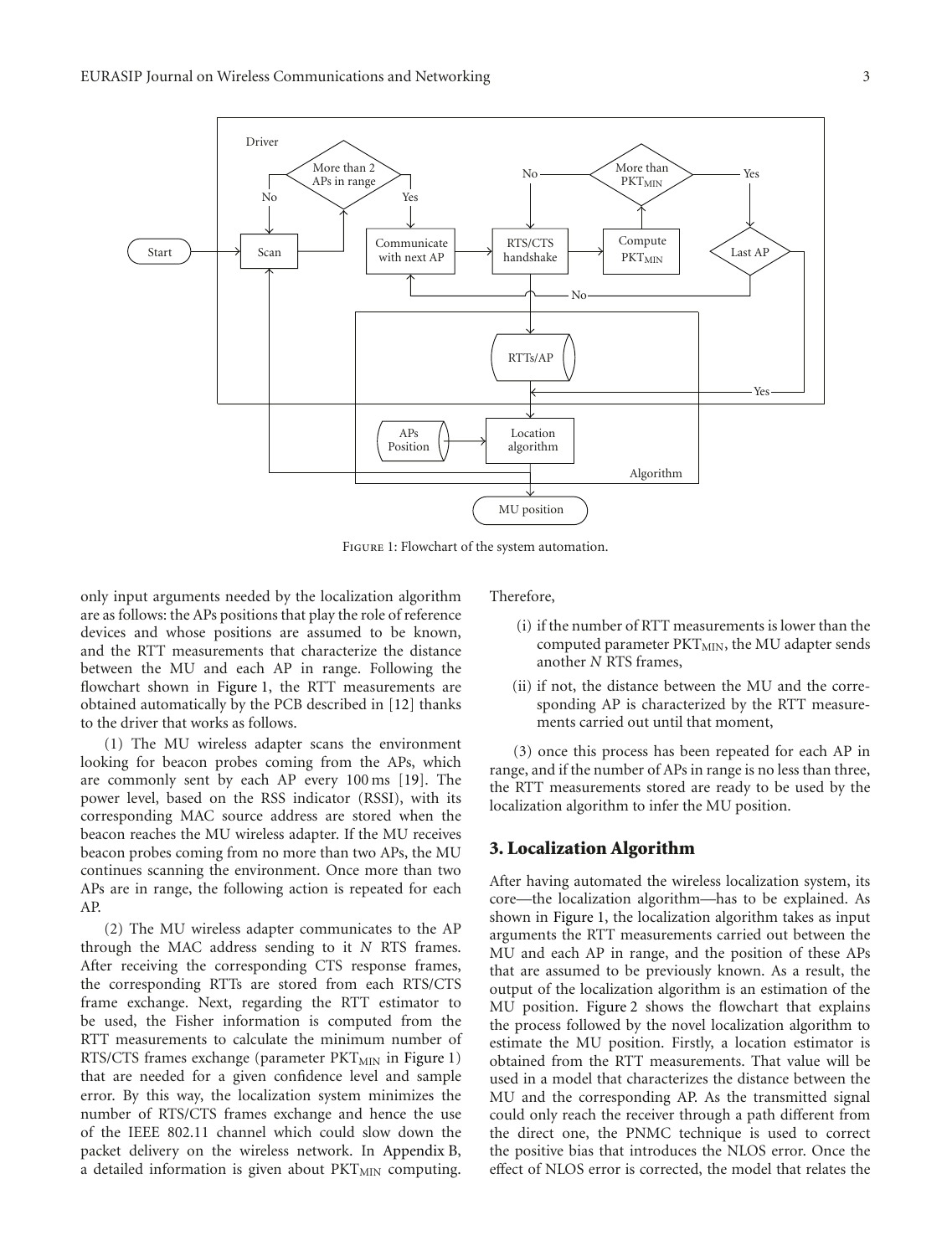

Figure 2: Flowchart of the localization algorithm.

actual distance to the RTT estimator in LOS is used. Finally, when the distance from the MU to more than two APs is estimated and assuming known the positions of these APs, an MUltilateration method that linearizes the problem of finding the MU position is implemented.

*3.1. Statistical Estimators and Robust Linear Regression in LOS.* According to [21], the range resolution is determined by the bandwidth of the transmitted signal when RTT measurements are used. Furthermore, when using a 44 MHz clock as input of the measuring system to quantify the RTT measurements, the maximum resolution achievable, if only one sample is taken, is about 6.8 m. Moreover, the RTT measurements have a random behavior due to the error introduced by the standard noise from electronic devices, that is always present. To overcome these limitations several RTT measurements have to be performed at each distance and a representative value, called the location estimator, from this group of RTT measurements has to be selected. That selection is based on the model that relates the location estimator to the distance that separates the MU and the AP in LOS.

The location of a random variable distribution can usually be presented by a single number, the location estimator. In [22], several location estimators of a random variable are analyzed. The mean, median, mode and the scale parameter of the Weibull distribution (scale-W) are examples of the location of a random variable. They have been analyzed and compared as location estimators of the RTT measurements in terms of the coefficient of determination, *R*2. This coefficient measures how much of the original uncertainty in the RTT measurements is explained by the model [23]. In this paper, a simple linear regression function is assumed to be the model that relates the actual distance between the two nodes

involved in RTT measurements to the location estimators in -LOS. Analytically,  $\hat{R}_{\text{RTT}}^{\text{LOS}} = \beta_0 + \widehat{\text{RTT}} \beta_1,$ 

$$
\hat{d}_{\text{RTT}}^{\text{LOS}} = \beta_0 + \widehat{\text{RTT}} \beta_1,
$$
\n
$$
\hat{d}_{\text{RTT}}^{\text{LOS}} = d + \varepsilon_{\text{LOS}},
$$
\n(1)

where,  $\hat{d}_{\text{RTT}}^{\text{LOS}}$  and *d* are the estimated and the actual distance where,  $\hat{d}_{\text{RTT}}^{\text{LOS}}$  and *d* are the estimated and the actual distance<br>between the MU and the AP in LOS, respectively, RTT is the location estimator of RTT measurements,  $\beta_0$  and  $\beta_1$ are the intercept and slope of the simple linear regression function, respectively, and *ε*LOS is the error introduced by are the intercept and slope of the simple linear regression<br>function, respectively, and  $\varepsilon_{\text{LOS}}$  is the error introduced by<br>RTT. The error term  $\varepsilon_{\text{LOS}}$  has been modeled as a zeromean Gaussian random variable, because the estimators used are asymptotically Gaussian and a large amount of measurements have been used, so

$$
\varepsilon_{\text{LOS}} \leadsto N(0, \sigma_{\text{LOS}}). \tag{2}
$$

In this case, as the model is a simple linear regression function, *R*<sup>2</sup> is simply the square of the correlation coefficient, tion,  $\lim_{r^2 \to \widehat{\mathrm{RTT}},d}$ 

The parameters  $\beta_0$  and  $\beta_1$  that characterize the simple linear regression function do not depend on the environment where the wireless localization system is going to be deployed, but on the communication system used, that is, the MU and the AP. These parameters are computed so as to give a best fit of the location estimators to the actual distance. Most commonly, the best fit is evaluated by using the least squares method, but this method is actually not robust in the sense of outlier-resistance. Hence, robust regression has been performed as it is a form of regression analysis designed to circumvent some limitations of least squares estimates for regression models [22].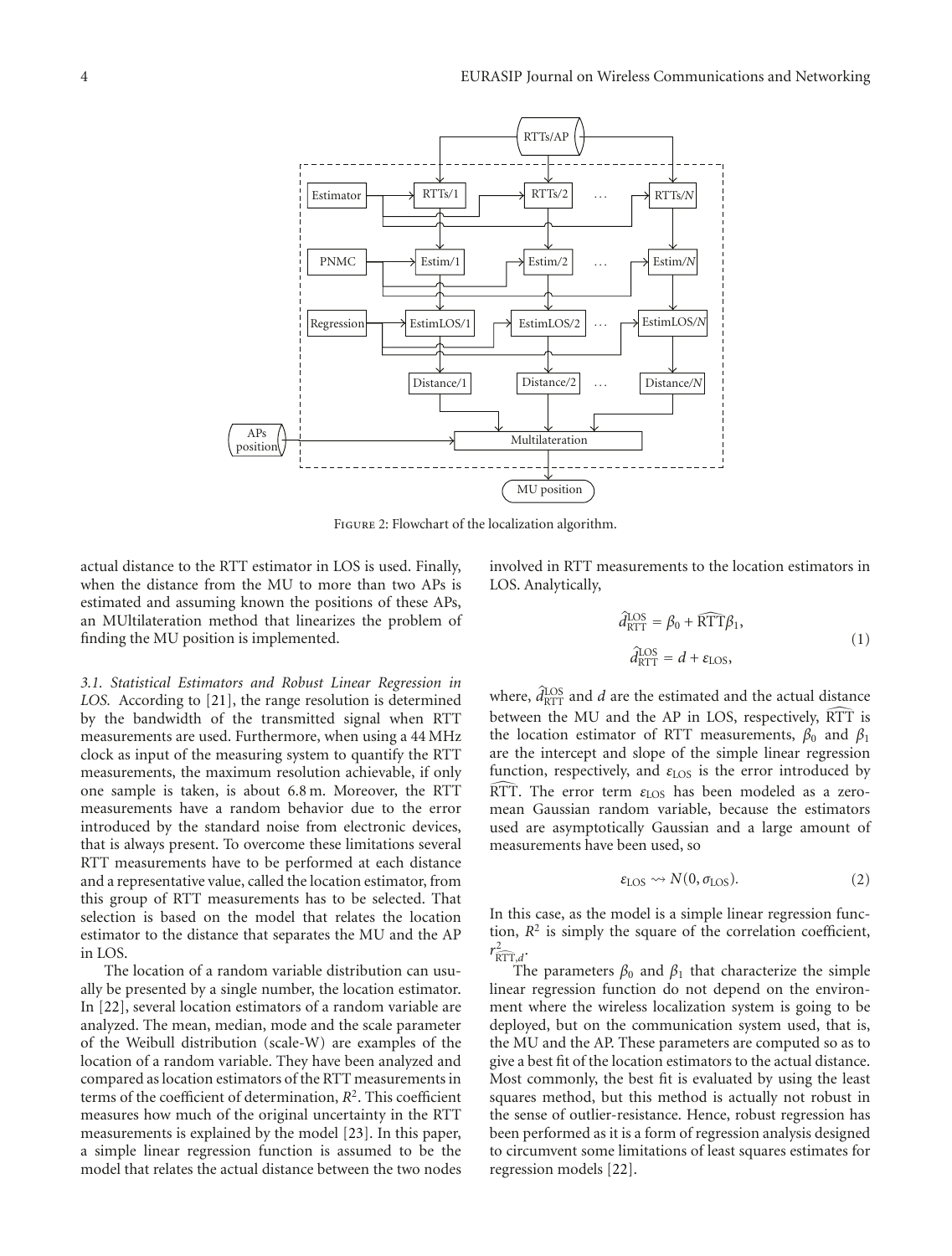

Figure 3: Robust linear regression function that best fits each location estimator to be analyzed: the mean, median, mode, and scale-W parameter, where each location estimator is computed from groups of 50 RTT measurements at each distance.

Assuming LOS between the MU and the AP without any scatter nearby and guaranteeing the first Fresnel zone clearance of the link between both nodes, three campaigns of 300 RTT measurements were conducted for several distances from 0 to 40 m. Figure 3 shows the robust linear regression function which best fits each location estimator to be analyzed. Each location estimator has been computed from each group of 50 RTT measurements at each distance. The different location estimators are analyzed and compared in<br>terms of the coefficient of determination value,  $R^2$ .<br>The mode  $(\overline{\text{RT}_{\text{md}}})$  is the value that is most likely to be terms of the coefficient of determination value, *R*2.

sampled, thereby it could be a good candidate for the location estimator, but the value that occurs the most frequently in a data set is a discrete value. Therefore, the resolution achieved, *T*<sub>CLK</sub>, is not enough for indoor localization systems. The same resolution is achieved with the median ( $\widehat{\text{RTT}}_{\text{mdn}}$ ) as it is a discrete value separating the higher half of a data set.

Figures 3(a) and 3(b) show that the Gaussian distributions that characterize the errors  $\varepsilon$ <sub>LOS</sub> of the mode and the median</sub> are the widest, with  $\sigma_{\text{LOS}}^{\text{md}} = 7 \text{ m}$  being  $R_{\text{md}}^2 = 0.64$  and  $\sigma_{\text{LOS}}^{\text{mdn}} = 3.6 \text{ m}$  being  $R_{\text{mdn}}^2 = 0.9$ .<br>The mean ( $\overline{\text{RT}_{\text{mn}}}$ ) is equivalent to the center of gravity  $\sigma_{\text{LOS}}^{\text{mdn}} = 3.6 \text{ m}$  being  $R_{\text{mdn}}^2 = 0.9$ .

of the distribution and it does not take discrete values, thereby the resolution is improved. Although the mean is rather sensitive in the presence of outliers, the use of a robust regression function circumvents this limitation. Figure  $3(c)$ shows that the errors committed when using the mean as a location estimator are characterized by a Gaussian with  $\sigma_{\text{LOS}}^{\text{max}} = 2.7 \text{ m}$ , being  $R_{\text{mn}}^2 = 0.94$ , lower than the error commit when the median. But Figure 3(d) shows that the best location estimator is the scale-W parameter (RTT<sub>sc</sub>) commit when the median. But Figure 3(d) shows that the once Weibull distribution is fitted to the RTT measurements. In this case  $\varepsilon_{\text{LOS}}$  is characterized by  $\sigma_{\text{LOS}}^{\text{sc}} = 2.3 \text{ m}$  and  $R_{\rm sc}^2$  = 0.96. Therefore, the assumption of a linear function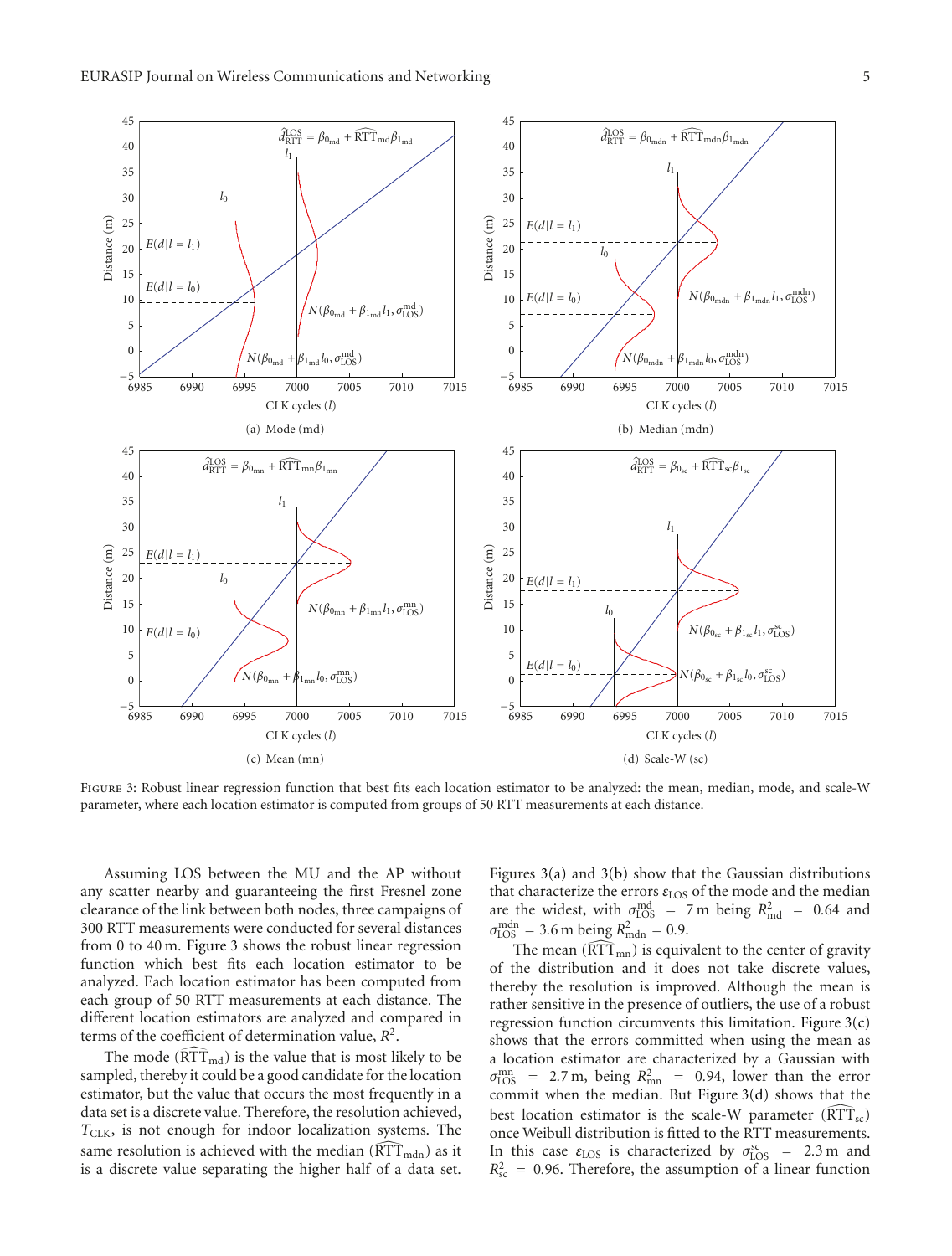

Figure 4: CDFs of distance errors performed with four different location estimators and an RSS-based method.

as the model that relates RTT measurements to distance is corroborated by a value of  $R_d^2$  close to the unit. This as the model that relates RTT measurements to distance<br>is corroborated by a value of  $R_d^2$  close to the unit. This<br>value indicates that the regression line nearly fits the  $\widehat{\text{RTT}}_{\text{sc}}$ perfectly.

Figure 4 shows the cumulative distribution function (CDF) of  $\varepsilon$ <sub>LOS</sub>. As the mode and the median take discrete values, the CDF has a step-shape with large errors. The mean has a good behavior with an error lower than 2 m on average. But the scale-W parameter with an error lower than 3 m for a cumulative probability of 80% achieves the best behavior.

There is no phenomenological explanation for choosing the scale-W parameter as location estimator of the RTT measurements set, but this parameter is another kind of a location estimator since the maximum likelihood estimator (MLE) of the scale-W parameter is the Hölder mean  $[24]$ , a generalized form of the Pythagorean means, taking as parameter the shape parameter of Weibull distribution (for more detail see Appendix A).

Once scale-W parameter is found as the statistical estimator of the RTT measurements that best fits the actual distance when using a simple robust linear regression function as the model that relates the estimator to the distance, its performance is compared to an RSS-based solution to evaluate the goodness of the proposed one. The same two wireless nodes have been used in the same LOS environment. As it is well known the distance between two wireless devices causes an attenuation in the RSS values. This attenuation is known as path loss and it is modeled to be inversely proportional to the distance between both devices raised to a certain exponent. According to [8], the distance between two wireless nodes can be estimated from RSS measurements by -

where  $d_{\text{RSS}}$  is the estimated distance between the MU and the AP, *P*ref is the RSS measured in logarithmic units at the reference distance of 1 m,  $\overline{P}$  is the average RSS in logarithmic units at the actual distance, and  $\alpha$  is the path loss exponent. According to [20], for any distance under 20 m in LOS, *α* is recommended to be 2 while  $\alpha$  = 3.5 for longer distances. Therefore, having taken this value for the path loss exponent and from the RSS values measured between both devices, the distance between the two wireless nodes can be estimated by using the expression (3). In Figure 4 that it can be appreciated the great accuracy obtained by the method presented (square marks), since it outperforms the RSS range based method, specially for cumulative probabilities larger than 50%.

*3.2. NLOS Correction.* The two sources of range measurement errors in localization techniques are mainly electronic errors and NLOS errors. Electronic errors are inherent to electronic devices and they are commonly modeled as a zeromean Gaussian distribution. In the previous section, assuming LOS propagation, the effect caused by the electronic error has been minimized by choosing the best location estimator of the RTT measurements, the scale-W parameter. But the assumption of LOS condition is an oversimplification of reality in an indoor environment. Therefore, a method to correct the bias that introduces the NLOS in range measurements has to be implemented to improve the indoor wireless localization system.

The easiest method for dealing with NLOS conditions is simply to place APs at additional locations and select those from LOS, but one of the objectives of this paper is to deploy a wireless localization system in a common and unmodified wireless network. Therefore, the PNMC technique [16] is implemented to correct the NLOS errors in range measurements. The PNMC technique was created to correct the NLOS errors in open areas. Its performance has been evaluated by simulations in [16], but as it will be shown in this paper, it also works under indoor environment conditions. Based on a statistical process, the PNMC technique corrects the NLOS effect from a record of range measurements taken through a time window in a previous stage to the positioning process. This processing relies on the statistical estimate of the NLOS range measurements ratio present in the record. The ratio is used to identify the NLOS recorded range measurements. Subsequently, the NLOS range measurements are classified in segments according to the NLOS statistical distribution. Finally, the correction is carried out by subtracting the expected NLOS errors for each segment. For a detailed explanation on the PNMC technique, see [16].

Let *d* be the actual distance between the MU and the AP, thus

$$
\hat{d}_{\text{RTT}}^{\text{NLOS}} = d + \varepsilon,\tag{4}
$$

where  $\hat{d}_{\text{RTT}}^{\text{NLOS}}$  and  $d$  are the estimated and the actual distances between the MU and the AP, respectively. The term *ε* denotes the error. This error is the sum of two independent errors,  $\varepsilon = \varepsilon_{\text{LOS}} + \varepsilon_{\text{NLOS}}$ , where  $\varepsilon_{\text{LOS}}$  describes the electronic errors,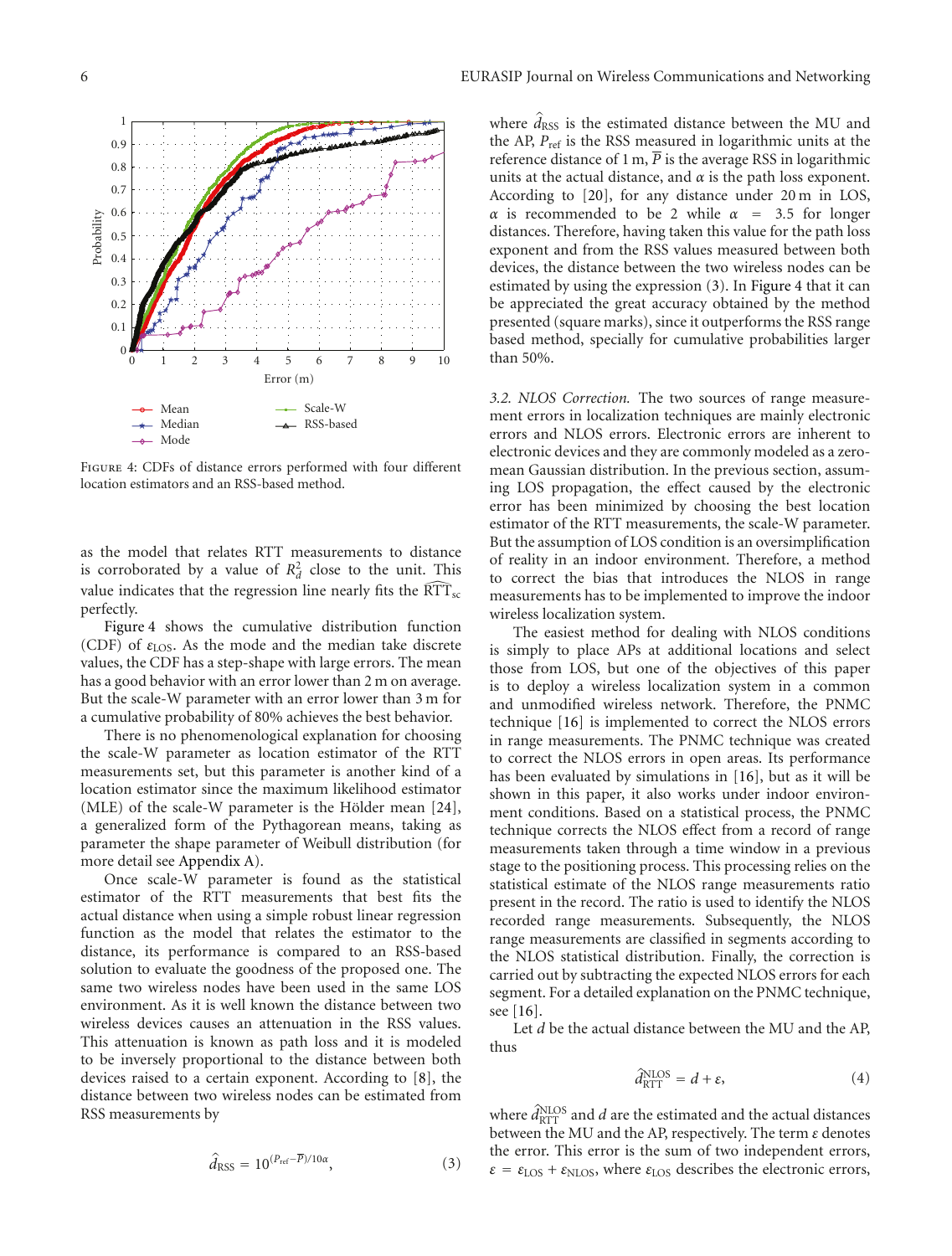while  $\varepsilon_{\text{NLOS}}$  is the error due to the lack of direct sight between the MU and the AP. On one hand, the term  $\varepsilon_{\text{LOS}}$  has been evaluated in the previous section and it was found as a zeromean Gaussian with  $\sigma_{LOS}$  = 2.3 m. On the other hand, the term  $\varepsilon_{NLOS}$  can follow different statistical distributions, Gaussian, Exponential, Gamma, and so forth [16]. But, regarding the distribution of *ε*NLOS, it can be characterized by its mean and standard deviations. These parameters, as well as the distribution type of  $\varepsilon_{\text{NLOS}}$ , depends on the particular environment, but it can be assumed that the NLOS propagation conditions do not change significantly in the time window that contains the record of range measurements, so the mean and standard deviation of *ε*NLOS can be assumed to be constant. Moreover, the parameters that characterize *ε*NLOS can be obtained previously to the localization process by the estimates performed in the environment where the localization system is going to be deployed. For simplicity, the Exponential distribution has been chosen for the term<br>  $\varepsilon_{\text{NLOS}}$ . Therefore,<br>  $\varepsilon_{\text{NLOS}} \rightsquigarrow \text{Exponential}(\beta),$  (5) *ε*NLOS. Therefore,

$$
\varepsilon_{\text{NLOS}} \leadsto \text{Exponential}(\beta), \tag{5}
$$

where the  $\beta$  parameter is fixed previously to the localization process.

In order to show the feasibility of the PNMC technique in an indoor environment, a campaign of measurements in the second floor of the Higher Technical School of Telecommunications Engineering (ETSIT) at the University of Valladolid has been carried out. Specifically, the PNMC technique is applied to the range measurements computed between an AP and an MU 14 m away who is moving 5 m straight perpendicularly to the path that joins the AP and the MU. As  $\varepsilon = \varepsilon_{\text{LOS}} + \varepsilon_{\text{NLOS}}$ , the probability density function (PDF) of the term *ε* is the convolution of the Gaussian PDF caused by the *ε*LOS errors and the Exponential PDF caused by the *ε*NLOS errors. Figure 5(a) shows the histogram of the distance estimates record and the PDF of the term  $ε$  that best fits these estimates, where the value of the parameter  $\beta$  that best fits the data is  $β = 0.3$  m<sup>-1</sup>. Once the term *ε* is statistically characterized, the PNMC technique can be applied. Figure 5(b) shows the result of applying the PNMC technique to the original range measurements computed in a time window equivalent to 5 m walking. In this scenario, the ratio of  $\varepsilon_{\text{NLOS}}$  errors from the record of range measurements has been 52%. Subsequently, these NLOS range measurements have been corrected by subtracting the expected NLOS errors for each segment according to the Exponential distributions. The accuracy improvement of applying the PNMC technique to find the MU position in an indoor environment is shown in Section 4.

*3.3. Multilateration.* In two-dimensions, multilateration is defined as a method for determining the intersections of *M* circles with  $M \geq 3$ . The circles are defined by their centers  $AP_i$ ,  $i = 1, 2, \ldots, M$ , corresponding to the known positions of the APs, and the radii  $r_i$ ,  $i = 1, 2, \ldots, M$ , corresponding to the distance estimates between the MU and each AP. This means that to infer the position of the MU, a system



Figure 5: NLOS error correction from a record of distance estimates. (a) Histogram of distance estimates and the PDF that best fits the data. (b) Record of original and corrected distance estimates after having applied the PNMC technique.

of *M* quadratic equations has to be solved. As the distance estimates between the MU and each AP do not usually match the actual distances, the circles will not cut each other in a single point. Hence, the MU position  $\mathbf{x} = [x, y]^T$  of the actual distances, the circles will not cut each other in<br>a single point. Hence, the MU position  $\mathbf{x} = [x, y]^T$  of<br>the localizing wireless node can be estimated by finding  $\hat{\mathbf{x}}$ wireless node can be estimated by finding satisfying

tistrying  
\n
$$
\hat{\mathbf{x}} = \arg \min_{x, y} \sum_{i=1}^{M} \left[ \sqrt{(AP_{i_x} - x)^2 + (AP_{i_y} - y)^2} - \hat{d}_i \right]^2.
$$
 (6)

Solving (6) problem requires significant complexity and is difficult to analyze. In order to simplify the resolution of the expression (6), an alternative way to find the location of the MU is defined. Instead of using the circles as the equations to determine the MU location, the radical axes will be used. The radical axis of two circles is the locus of points at which tangents drawn to both circles have the same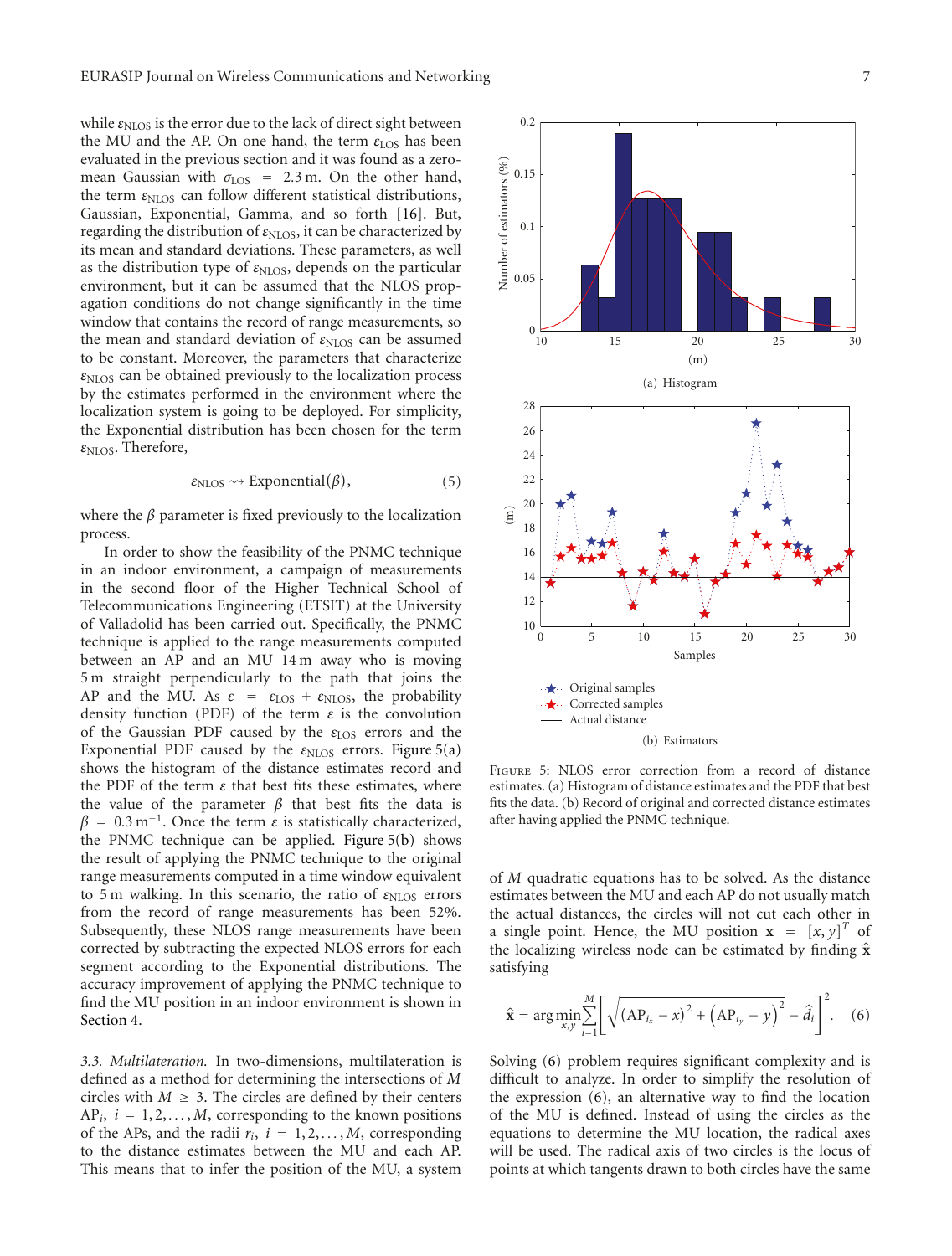length. The radical axis is always a straight line and it is always perpendicular to the line connecting the centers of the circles, albeit closer to the circle of the larger radius. Let

$$
(x - AP_{i_x})^2 + (y - AP_{i_y})^2 = \hat{d}_i^2,
$$
  

$$
(x - AP_{j_x})^2 + (y - AP_{j_y})^2 = \hat{d}_j^2
$$
 (7)

be the equations of two circles corresponding to different APs  $(i \neq j)$ . Then, the equation of the radical axis will be the result of subtracting the two involved circles' equations. Analytically, 

$$
2x (APjx - APix) + 2y (APjy - APiy)
$$
  
=  $\hat{d}_i^2 - \hat{d}_j^2 - (AP_{jx}^2 - AP_{ix}^2) - (AP_{jy}^2 - AP_{iy}^2).$  (8)

If *M* circles cut each other in a single point then, the *M*(*M* − 1)*/*2 radical axes performed among all the pairs of circles without repetition will cut each other in the same single point. Therefore, once the radical axes among all the pairs of circles are performed, the problem of solving a system of *M* quadratic equations is reduced to solve a system of  $M(M - 1)/2$  linear equations. In the common case, as the *M* circles do not cut each other in a single point, the linear system is solved in a least-square sense. Let

$$
A\mathbf{x} = \mathbf{b} \tag{9}
$$

be the linear equation system defined by the radical axes with lX

$$
A = 2\begin{pmatrix} (AP_{1x} - AP_{2x}) & (AP_{1y} - AP_{2y}) \\ \vdots & \vdots \\ (AP_{M-1x} - AP_{Mx}) & (AP_{M-1y} - AP_{My}) \end{pmatrix},
$$

$$
\mathbf{x} = \begin{pmatrix} x \\ y \end{pmatrix},
$$

$$
\mathbf{b} = \begin{pmatrix} \hat{d}_{2}^{2} - \hat{d}_{1}^{2} - (AP_{2x}^{2} - AP_{1x}^{2}) - (AP_{2y}^{2} - AP_{1y}^{2}) \\ \vdots \\ \hat{d}_{M}^{2} - \hat{d}_{M-1}^{2} - (AP_{Mx}^{2} - AP_{M-1x}^{2}) - (AP_{My}^{2} - AP_{M-1y}^{2}) \end{pmatrix},
$$
(10)

where *A* is a matrix of  $M(M - 1)/2$  rows and 2 columns described only by the APs coordinates, while **b** is a vector of *M*(*M* − 1)*/*2 components represented by the distance estimates together with the AP coordinates. In the least squared sense the solution for the expression (9) is done via

squared sense the solution for the expression (9) is done via  
\n
$$
\hat{\mathbf{x}} = (A^T A)^{-1} A^T \mathbf{b}, \qquad (11)
$$
\nwhere  $\hat{\mathbf{x}}$  is an estimate of the actual MU position.

Figure 6 shows a graphical example of the method used to multilaterate. In that scenario, the MU has four APs in

range whose positions are known  $(AP_{i<sub>x</sub>}, AP_{i<sub>y</sub>})$ ,  $i = 1, 2, 3, 4$ . After the distance between the MU and each AP is estimated through the RTT measurements,  $d_i$  with  $i = 1, 2, 3, 4$ , the four circles are well defined. Then, the six radical axes are performed from all the combinations of pairs of circles,  $r_{i,j}$ . The MU position,  $(\hat{x}, \hat{y})$ , is obtained as the result of solving performed from all the combinations of pairs of circles, *ri*,*j*. The MU position,  $(\hat{x}, \hat{y})$ , is obtained as the result of solving the expression (11).

#### **4. Results and Discussion**

The second floor of the ETSIT as a real indoor environment with several offices, rooms and many people walking around has been the selected scenario to test the wireless localization system's accuracy. The IEEE 802.11 wireless network deployed in that building has been used as the one over which the MU communicates with their APs whose positions are previously known. The accuracy achieved in the estimation of the MU position is compared for different methods which do and do not mitigate the NLOS errors.

*4.1. Experimental Setup.* As described in Section 2, the PCB that quantifies the RTT and the localization algorithm are performed in the MU side. It includes an IEEE 802.11b wireless cardbus adapter, specifically a Cisco Aironet AIR-PCM340 with the HFA3861B baseband processor. The wireless adapter has been connected to the computer through a cardbus extender to be able to access to the HFA3861B pinout. This wireless adapter includes two on-board patch antennas with a diversity switch which toggles to and from, and stops when a significant amount of radiofrequency power is detected. The wireless network deployed in the ETSIT building consists of eight identical Linksys WRT54GL IEEE 802.11b/g APs. These APs include two rubber duck omnidirectional antennas in diversity mode that never work at the same time, since diversity circuitry switches to the one with better reception. Rubber duck antennas provide vertical polarization with 360 degrees of coverage in the horizontal plane and 75 degrees in the vertical one. The APs were configured to send a beacon frame each 100 ms at constant power on IEEE 802.11 frequency channel 1 (2.412 GHz).

Figure 7 shows the layout of the second floor of the ETSIT building where positioning tests have been carried out. The route followed by the MU describes a 34.7 m  $\times$ 19*.*4 m rectangle walking through the middle of the corridors where each pair of continuous positions is separated 0.8 m approximately (blue dots in Figure 7). The corridors involved in the route are 2 m wide except the widest one that has a width of 4.3 m. As a consequence of the heterogeneous distribution of rooms and offices, and the people walking around, multiple reflection, diffraction or scatter points could appear and alter the signal path. Presumably, although NLOS is always present, multipath will be more noticeable when moving along the narrowest corridors.

According to the wireless localization system proposed in this paper, at each position groups of  $N = 10$  RTS/CTS frames exchange have been performed before computing the boundary  $PKT_{MIN}$ . The aim of the parameter  $PKT_{MIN}$ is to minimize the use of the IEEE 802.11 channel which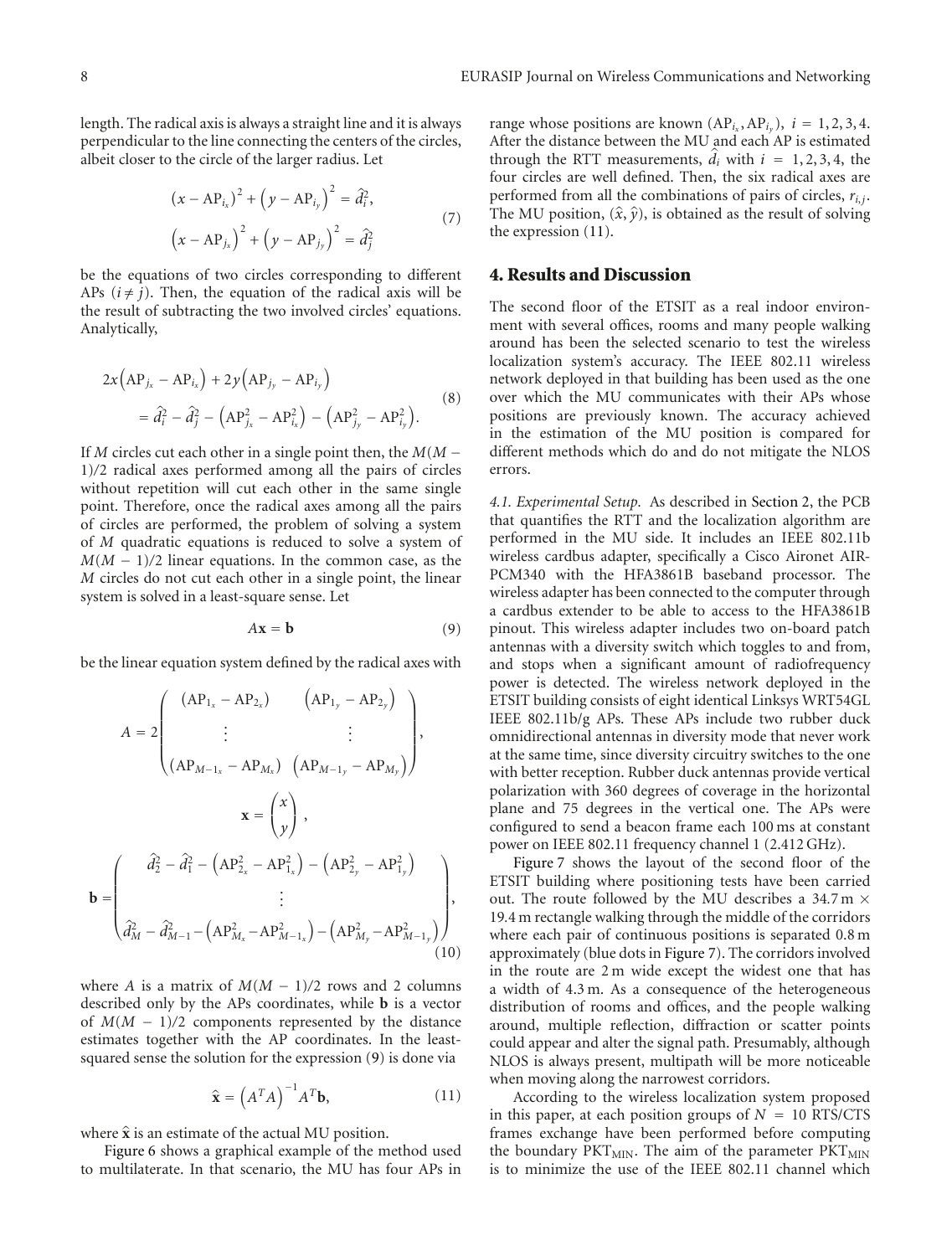

Figure 6: Least-squares solution of the six radical axes that correspond to four circles.



Figure 7: Multilateration obtained in the second floor of the ETSIT at the University of Valladolid. Blue dots represent actual positions, red ones are positions obtained by an empirical method, while green dots are positions after applying the localization algorithm proposed in this paper.

could slow down the packet delivery on the wireless network. This parameter is computed at each position according to the confidence interval (CI) explained in Appendix B. The error introduced by the term *ε*NLOS is corrected by using the PNMC technique, where *ε*NLOS is observed to be exponentially distributed with  $\beta = 0.3$  m<sup>-1</sup> and a time window equivalent to 4 m walking is used. As location estimator, the scale-W parameter has been implemented to reduce the error produced by the term *ε*LOS. Finally the multilateration method explained in Section 3 has been implemented to linearize the problem of estimating the MU position.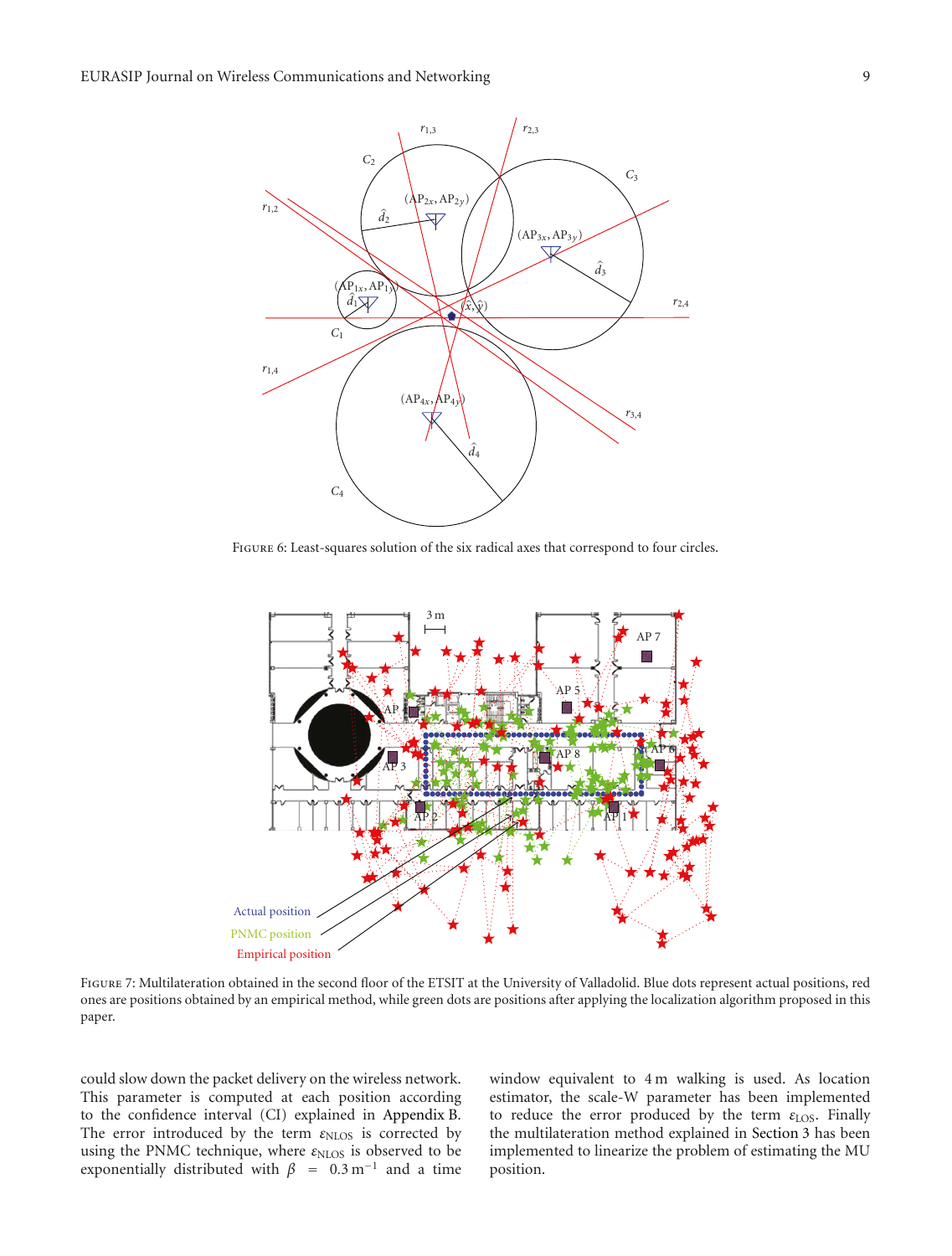*4.2. Discussion.* The performance of the wireless localization algorithm is compared to other cited solutions in an indoor environment to evaluate the goodness of the methods proposed in this paper. They are as follows.

(1) An empirical range method that is also RTT-based [13]. This method consists on estimating the distance between the MU and the AP by the following empirical formula:

$$
\hat{d}_{\text{emp-RTT}} = c \left( \frac{\widehat{\text{RTT}}_{\text{emp}} - T_{\text{proc}}}{2} \right) \left( \frac{1}{f_{\text{MCLK}}} \right), \qquad (12)
$$

where  $d_{\text{emp-RTT}}$  is the estimated distance by this range method,*c* is the speed of the electromagnetic waves in the media,  $T_{\text{proc}}$  is the processing time of the AP that is calculated as the mean of the RTT measurements<br>when  $d = 0$ ,  $f_{MCLK}$  is the measuring circuit frequency,<br>and  $\overline{\text{RTT}}_{emp}$  is an empirical estimator of the RTT. when  $d = 0$ ,  $f_{MCLK}$  is the measuring circuit frequency,<br>and  $\widehat{RTT}_{emp}$  is an empirical estimator of the RTT. Specifically,  $\widehat{\text{RTT}}_{\text{emp}} = \eta_{\text{RTT}} - \sigma_{\text{RTT}}/3$ , where  $\eta_{\text{RTT}}$  and *σ*RTT are the mean and standard deviation of the RTT measurements at each distance, respectively.

- (2) The RSS-based range method described by the expression (3) and assuming the paths loss exponent to be  $\alpha = 2$  for distances shorter then 20 m and  $\alpha$  = 3.5 for larger distances.
- (3) The residual weighting algorithm (RWGH) as a posteriori NLOS error mitigation technique. This technique is based on the sum of the residual squares taking the residual as the difference between the distance estimation and the range between the position estimate and the AP position. For a detailed explanation on the RWGH technique, see [14].

In Figure 7, green dots correspond to multilateration obtained by using the localization algorithm proposed in this paper. At first glance, these position estimates are highly accurate for the widest corridor. However, they tend to be slightly scattered near APs with numbers 2 and 3 where offices are smaller and corridors are narrower, in other words, where signal suffers from severe multipath. In the same figure, red dots correspond to multilateration obtained by using the empirical RTT-based range method. In order to be an empirical method, its performance depends on the environment in which the MU is going to be located. Therefore, the dynamic conditions of the ETSIT building degrades its accuracy.

In order to better compare the wireless localization algorithm proposed in this paper to other solutions, the CDF of the errors is used. This error is defined as the distance between the actual MU position and the estimated one. In Figure 8, the CDFs of the errors with five



Figure 8: CDFs of errors performed with five different localization methods that have been tested in the second floor of the ETSIT.

different wireless localization algorithms are shown. Five multilateration results are compared in terms of accuracy improvement to the route followed in the ETSIT building as a generic indoor environment: the empirical RTT-based and RSS-based solutions to estimate distances, the localization algorithm proposed in this paper without mitigating the NLOS errors, the localization algorithm having implemented the PNMC technique to correct NLOS errors, and the same localization algorithm having implemented the RWGH method.

From Figure 8 one can appreciate that the empirical RTTbased and RSS-based methods are not suitable for NLOS environments. On the contrary, the proposed localization algorithm without any NLOS errors mitigation technique has a good behavior for NLOS environments with an error lower than 4 m on average. This error is slightly improved after implementing the posteriori NLOS error mitigation technique RWGH. However, the implementation of the PNMC technique achieves the best result with an error lower than 5 m for a cumulative probability of 70%. It is worth pointing out that this precision has been achieved only through multilateration without any tracking technique. Obviously, the positioning accuracy can be improved by using some tracking techniques such as Kalman filters or Bayessian methods, but in this paper it has been indicated that the feasibility of using the wireless localization system proposed in indoor environments without any tracking technique help.

#### **5. Conclusions**

The achievable positioning accuracy of traditional wireless localization systems is limited when harsh radio propagation conditions like rich multipath indoor environments are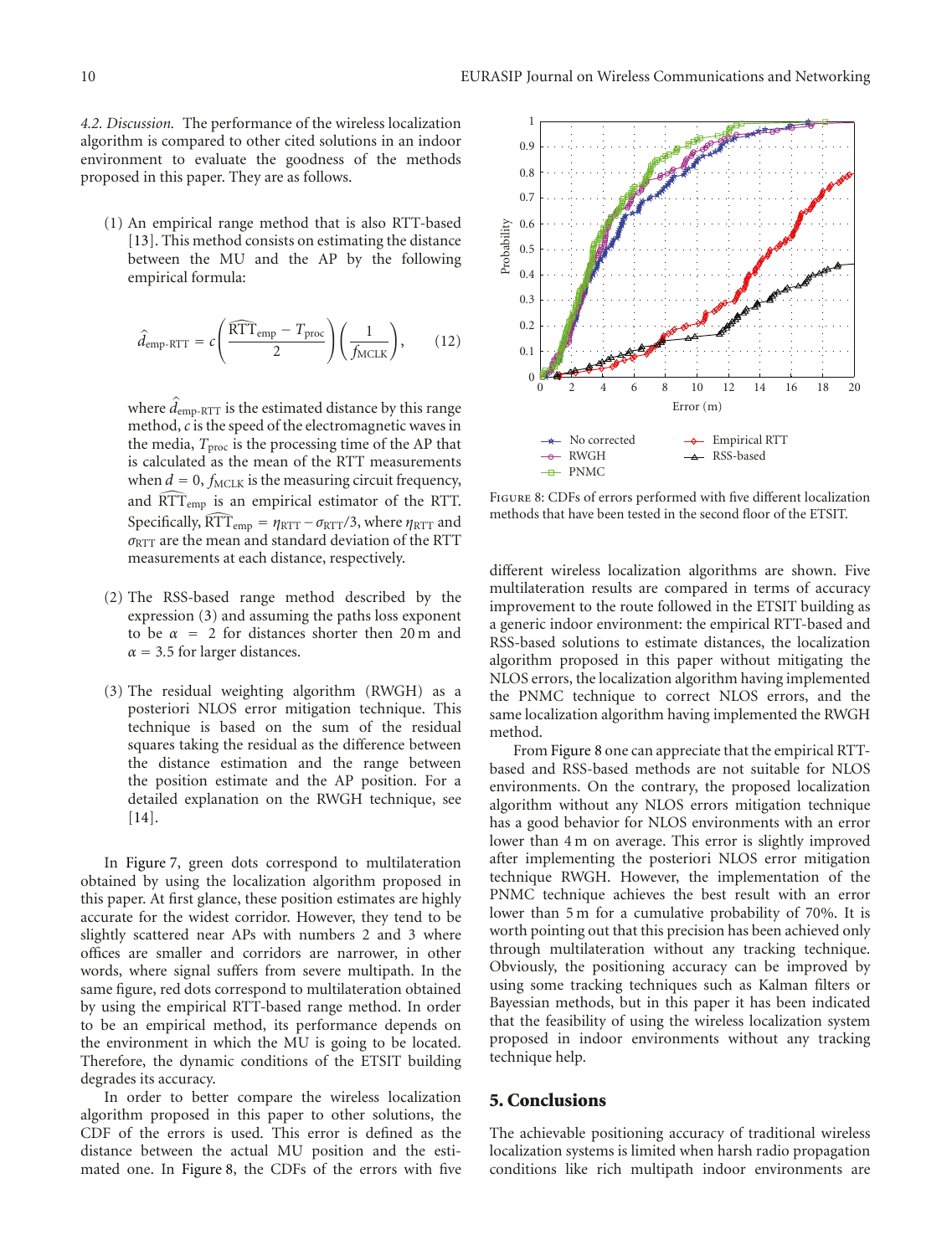present. In this paper, a novel RTT-based algorithm to locate devices in such scenarios has been proposed. The wireless localization system proposed has been developed over a hardware solution that performs RTT measurements. The effect of hardware errors has been minimized by choosing the scale-W parameter as RTT estimator. A coefficient of determination value of 0.96 achieved with this estimator in LOS justified the simple linear regression function as the model that relates distance estimates to RTT measurements in LOS. As LOS is not guaranteed in an indoor environment, the accuracy of the proposed localization algorithm has been tested in a rich multipath environment without any NLOS error mitigation technique achieving an error lower than 4 m on average. However, this error is improved after having implemented the PNMC technique to correct NLOS errors. In spite of the multipath fading conditions, experimental results have been shown that the wireless localization system proposed in this paper is highly accurate, achieving an error lower than 4 m in 80% of cases. The algorithm proposed has been compared to an empirical RTT-based and RSS-based localization algorithms and to the RWGH method for mitigating the NLOS effect, concluding that the localization system gives the best results without any tracking technique help that could improve the positioning accuracy.

### **Appendices**

## **A. Maximum Likelihood Estimator of the Scale Parameter of the Weibull Distribution**

The scale-W parameter is estimated by using the maximum likelihood estimator (MLE) method and assuming that the shape parameter is known.

The probability density function of a Weibull (twoparameter) random variable *x* is

$$
f(x; k, \lambda) = \frac{k}{\lambda} \left(\frac{x}{\lambda}\right)^{k-1} \cdot e^{-(x/\lambda)^k} \quad x \ge 0
$$
  
=  $\frac{k}{\lambda^k} \cdot x^{k-1} \cdot e^{-(x/\lambda)^k} \quad x \ge 0,$  (A.1)

where  $k > 0$  is the shape parameter and  $\lambda > 0$  is the scale-W parameter.

Let  $X_1, X_2, \ldots, X_n$  be a random sample of random variables with two-parameter Weibull distribution, *k* and *λ*. The likelihood function is

$$
L(x_1, \dots, x_n; k, \lambda) = \prod_{i=1}^n f(x_i; k, \lambda).
$$
 (A.2)

Therefore,

$$
\ln L(x_1, ..., x_n; k, \lambda)
$$
\n
$$
= \sum_{i=1}^n \ln f(x_1, ..., x_n; k, \lambda)
$$
\n
$$
= \sum_{i=1}^n \left( \ln \left( \frac{k}{\lambda} \right) + (k - 1) \cdot \ln \left( \frac{x_i}{\lambda} \right) - \left( \frac{x_i}{\lambda} \right)^k \right)
$$
\n
$$
= n \cdot \ln \left( \frac{k}{\lambda} \right) + (k - 1) \cdot \sum_{i=1}^n \ln \left( \frac{x_i}{\lambda} \right) - \sum_{i=1}^n \left( \frac{x_i}{\lambda} \right)^k
$$
\n
$$
= n \cdot (\ln(k) - \ln(\lambda)) + (k - 1)
$$
\n
$$
\cdot \left[ -n \cdot \ln(\lambda) + \sum_{i=1}^n \ln(x_i) \right] - \sum_{i=1}^n \left( \frac{x_i}{\lambda} \right)^k
$$
\n
$$
= n \cdot \ln(k) + (k - 1) \cdot \sum_{i=1}^n \ln(x_i) - n \cdot k
$$
\n
$$
\cdot \ln(\lambda) - \lambda^{-k} \cdot \sum_{i=1}^n x_i^k,
$$
\n(A.3)

thus,

$$
\frac{\partial \ln L}{\partial \lambda} = -n \cdot k \cdot \frac{1}{\lambda} + k \cdot \frac{1}{\lambda^{k+1}} \cdot \sum_{i=1}^{n} x_i^k.
$$
 (A.4)

In order to find the maximum, *∂* ln *L/∂λ* = 0; then,

$$
0 = -n \cdot k \cdot \frac{1}{\lambda} + k \cdot \frac{1}{\lambda^{k+1}} \cdot \sum_{i=1}^{n} x_i^k
$$
  
= 
$$
\frac{\sum_{i=1}^{n} x_i^k - n \cdot \lambda^k}{\lambda^{k+1}}
$$
  
= 
$$
\sum_{i=1}^{n} x_i^k - n \cdot \lambda^k.
$$
 (A.5)

Hence, the MLE of the scale-W parameter is obtained

$$
\hat{\lambda} = \left[\frac{1}{n} \sum_{i=1}^{n} x_i^k\right]^{1/k}.\tag{A.6}
$$

This expression is known as the generalized mean or Hölder mean.

The Hölder mean is a generalized mean of the form,

$$
M_p(x_1, x_2, \dots, x_n) = \left[\frac{1}{n} \sum_{i=1}^n x_i^p\right]^{1/p}, \quad (A.7)
$$

where the parameter *p* is an affinely extended real number, *n* is the number of samples and  $x_i$  are the samples with  $x_i \geq 0$ . The Hölder mean is an abstraction of the Pythagorean means which, for example, includes minimum (*M*−∞), harmonic mean (*M*−1), geometric mean (*M*0), arithmetic mean (*M*1),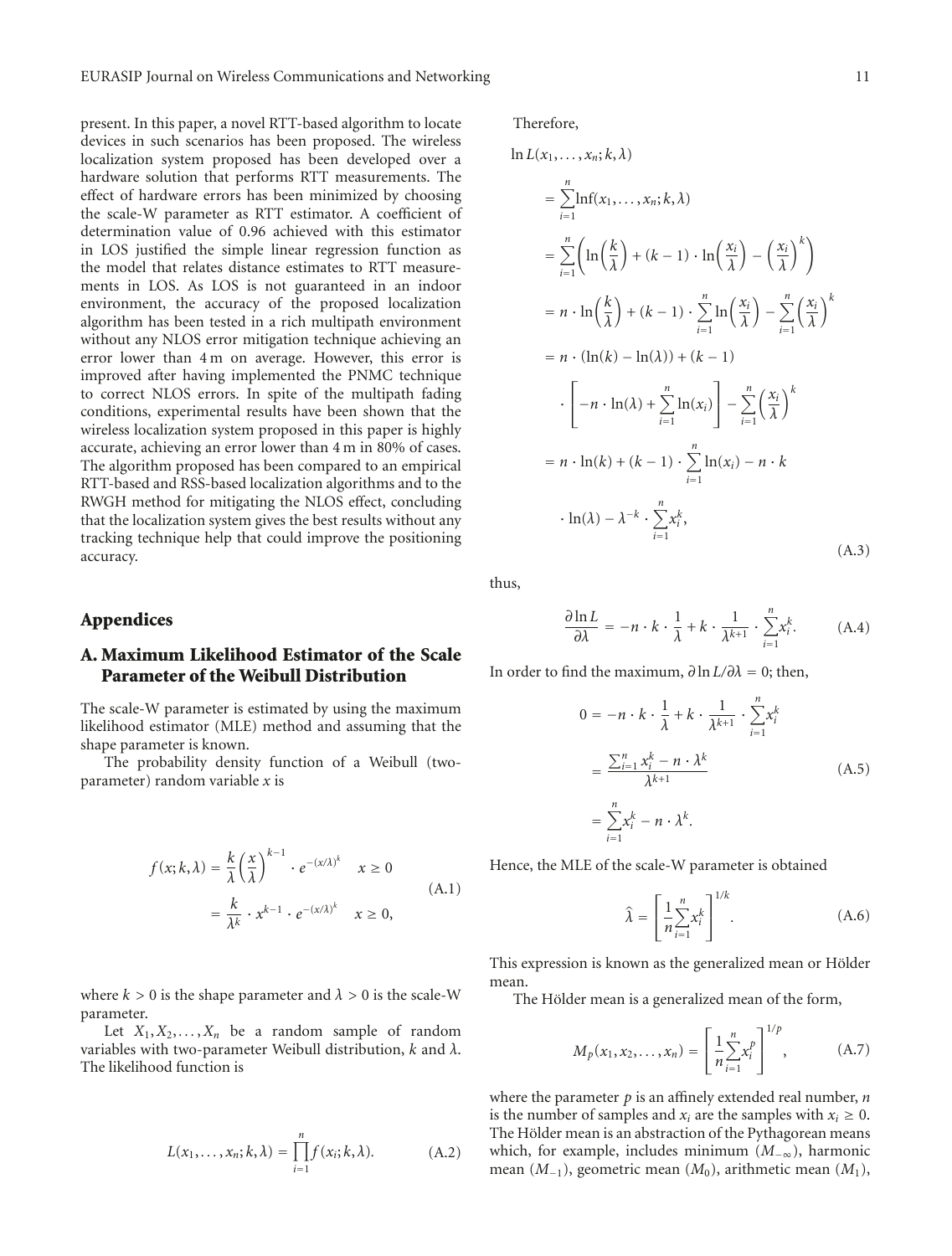quadratic mean  $(M_2)$ , maximum  $(M_\infty)$ , and the MLE of the scale-W parameter  $(M_k)$  where k is the shape parameter of Weibull distribution.

Once  $\lambda$  is the MLE of  $\lambda$  of Weibull distribution, the Fisher information  $(I(\lambda))$  and the Cramér-Rao lower bound  $(I^{-1}(\lambda))$  are computed.

The Fisher information, *I*(*λ*):

$$
I(\lambda) = -E_{\lambda} \left[ \frac{\partial^2 \ln L}{\partial \lambda^2} \right]
$$
  
=  $-E_{\lambda} \left[ -n \cdot k \cdot \left( -\frac{1}{\lambda^2} \right) + k \cdot (-k - 1) \cdot \frac{1}{\lambda^{k+2}} \sum_{i=1}^n x_i^k \right]$   
=  $-\frac{n \cdot k}{\lambda^2} + \frac{k \cdot (k+1)}{\lambda^{k+2}} \cdot \sum_{i=1}^n E_{\lambda} (x_i^k),$  (A.8)

where

$$
E_{\lambda}\left(x^{k}\right) = \int_{0}^{\infty} x^{k} \cdot \frac{k}{\lambda} \cdot \left(\frac{x}{\lambda}\right)^{k-1} \cdot e^{-(x/\lambda)^{k}} dx. \tag{A.9}
$$

Taking  $t = (x/\lambda)^k$ , therefore,

$$
E_{\lambda}\left(x^{k}\right) = \int_{0}^{\infty} t \cdot e^{-t} \cdot \lambda^{k} dt
$$

$$
= \lambda^{k} \int_{0}^{\infty} t \cdot e^{-t}
$$

$$
= \lambda^{k} \Gamma(2)
$$

$$
= \lambda^{k}.
$$
(A.10)  
(A.11)

Then,

$$
I(\lambda) = -\frac{n \cdot k}{\lambda^2} + \frac{k \cdot (k+1)}{\lambda^{k+2}} \cdot n \cdot \lambda^k
$$
  
=  $-\frac{n \cdot k}{\lambda^2} + \frac{k \cdot (k+1) \cdot n}{\lambda^2}$  (A.11)  
=  $\frac{n \cdot k^2}{\lambda^2}$ .

And thus, the Cramér-Rao lower bound,

$$
I^{-1}(\lambda) = \frac{\lambda^2}{n \cdot k^2}.
$$
 (A.12)

## **B. Confidence Interval**

The  $PKT<sub>MIN</sub>$  boundary is used to optimize the traffic that the location system adds to the wireless network and the time needed to obtain an accurate estimation. This boundary represents the minimum number of frames needed to be injected over the wireless network in order to get a reliable location estimator at each time. PKT<sub>MIN</sub> is computed based on the CI of the location estimator. Once the scale-W parameter has been chosen as the best location estimator of RTT measurements, the CI can be analyzed. Therefore,

instead of estimating the scale-W parameter by a single value, an interval likely to include it is given. How likely the interval is to contain the scale-W parameter is determined by the confidence level 1 − *α*.

The Fisher information of the location estimator is used to define the CI. This method is based on the assumption that RTT measurements are independent and identicallydistributed. Thus, the value  $C_{\alpha}$  given that

$$
P_{\lambda}\left(p \in \left(\hat{\lambda} - C_{\alpha}, \hat{\lambda} + C_{\alpha}\right)\right) = 1 - \alpha \tag{B.1}
$$

is determined. Where the parameter  $\lambda$  is the scale-W parameter and  $1 - \alpha$  is the confidence level.

If the record is large enough,  $\hat{\lambda} \sim N(\lambda, I^{-1}(\lambda))$ , thus

$$
P_{\lambda}(\hat{\lambda} - C_{\alpha} < \lambda < \hat{\lambda} + C_{\alpha})
$$
  
=  $P_{\lambda} \left( -C_{\alpha} \cdot I(\hat{\lambda})^{-1/2} < (\hat{\lambda} - \lambda) \cdot I(\hat{\lambda})^{-1/2} \right)$  (B.2)  
<  $C_{\alpha} \cdot I(\hat{\lambda})^{-1/2}$ ).

As  $\hat{\lambda} \sim N(\lambda, I^{-1}(\lambda))$ , then  $(\hat{\lambda} - \lambda) \cdot I(\hat{\lambda})^{-1/2} \sim N(0, 1)$  and thus,

$$
C_{\alpha} = z_{1-\alpha/2} \cdot I(\hat{\lambda})^{-1/2}, \qquad (B.3)
$$

where  $z_{1-\alpha/2}$  is the  $1-\alpha/2$  quantile of  $N(0, 1)$  and as it is shown in Appendix A,  $I(\hat{\lambda}) = n\hat{k}^2/\hat{\lambda}^2$ .  $(2 \text{ qua})$ <br> $\hat{n}$ <br> $\hat{n}$ 

Therefore, once the CI is computed,

$$
\left[\hat{\lambda} - C_{\alpha}, \hat{\lambda} + C_{\alpha}\right].
$$
 (B.4)

the sample error is defined by  $\pm C_{\alpha}$ . Once CI and sample error are selected, it is straightforward to calculate the minimum number of frames needed, working out *n*,

$$
PKTMIN = \frac{z_{1-\alpha/2}^2 \hat{\lambda}^2}{C_{\alpha}^2 \hat{k}^2}
$$
 (B.5)

#### **Acknowledgment**

This research is partially supported by the Directorate General of Telecommunications of the Regional Ministry of Public Works from Castilla y León (Spain).

#### **References**

- [1] K. Pahlavan, X. Li, and J.-P. Mäkelä, "Indoor geolocation science and technology," *IEEE Communications Magazine*, vol. 40, no. 2, pp. 112–118, 2002.
- [2] H. Liu, H. Darabi, P. Banerjee, and J. Liu, "Survey of wireless indoor positioning techniques and systems," *IEEE Transactions on Systems, Man, and Cybernetics, Part C*, vol. 37, no. 6, pp. 1067–1080, 2007.
- [3] Y. Gu, A. Lo, and I. Niemegeers, "A survey of indoor positioning systems for wireless personal networks," *IEEE Communications Surveys and Tutorials*, vol. 11, no. 1, pp. 13– 32, 2009.